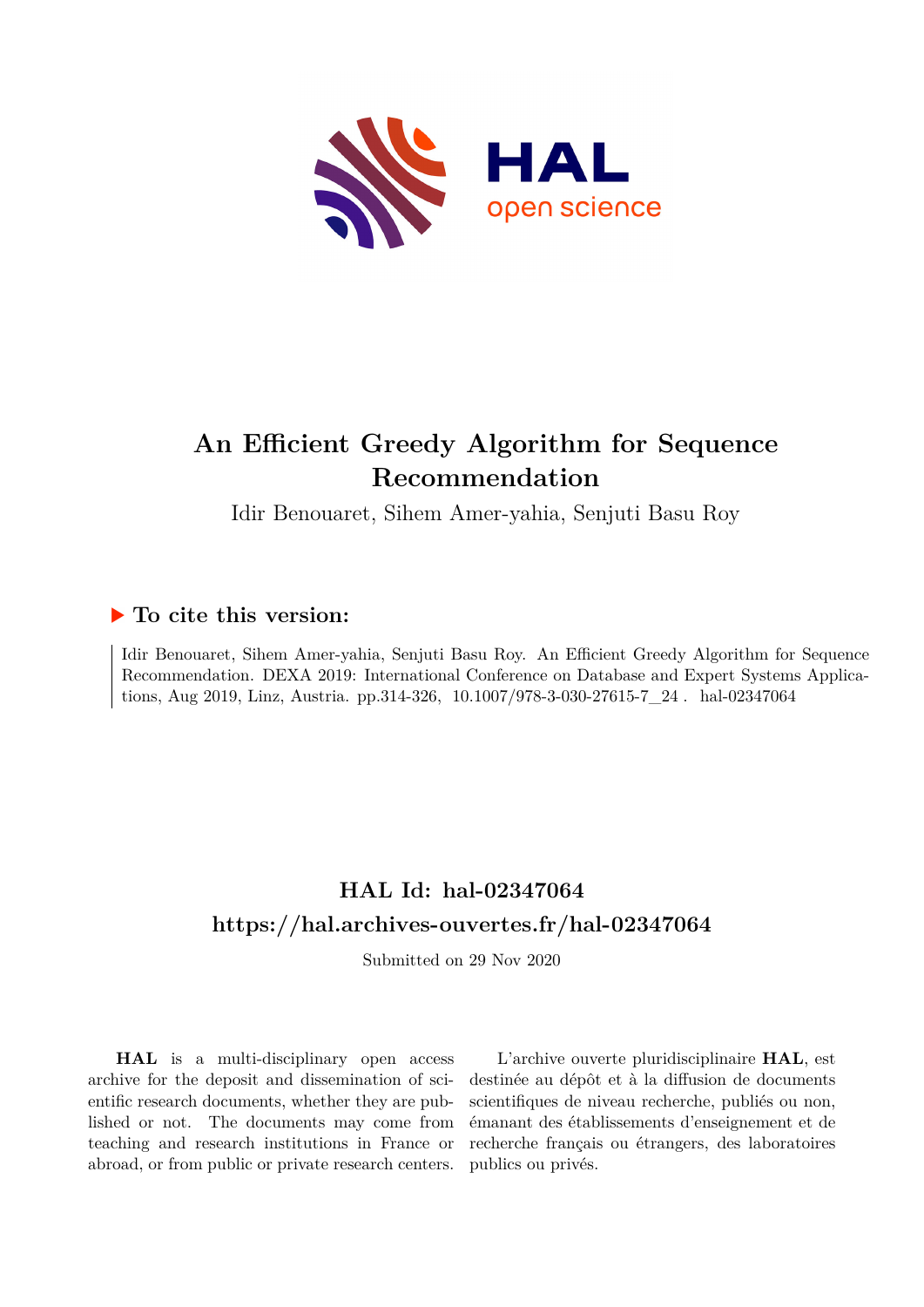## An Efficient Greedy Algorithm for Sequence Recommendation

Idir Benouaret<sup>1</sup>, Sihem Amer-Yahia<sup>1</sup>, and Senjuti Basu Roy<sup>2</sup>

<sup>1</sup> CNRS, Univ. Grenoble Alpes, France <sup>2</sup> New Jersey Institute of Technology, Newark, NJ, USA {idir.benouaret, sihem.amer-yahia}@univ-grenoble-alpes.fr senjuti.basuroy@njit.edu

Abstract. Recommending a sequence of items that maximizes some objective function arises in many real-world applications. In this paper, we consider a utility function over sequences of items where sequential dependencies between items are modeled using a directed graph. We propose EdGe, an efficient greedy algorithm for this problem and we demonstrate its effectiveness on both synthetic and real datasets. We show that EDGE achieves comparable recommendation precision to the state-of-the-art related work OMEGA, and in considerably less time. This work opens several new directions that we discuss at the end of the paper.

Keywords: Sequence Recommendation · Submodular Maximization · Algorithms.

### 1 Introduction

Recommender Systems are models and algorithms that provide suggestions for items that are most likely to be of interest to a particular user [11]. Traditional recommendation systems are usually classified in two main categories. Collaborative Filtering approaches [13], which consists of learning users' preferences according to similar users and Content-based approaches, which consists of matching users' preferences with item features [8]. In their simplest form, recommender systems predict the most suitable items based on the user's preferences, and often return them as a ranked list. However, there are many applications where the order in which items should be consumed, and hence recommended, plays an important role in the satisfaction of the user. In that case, the set of recommended items should not be considered as a set of alternatives. Rather, they should form a sequence of items to be consumed in a "good" order. Typical examples include the recommendation of a sequence of music tracks [3], learning courses [7, 18], or points of interest (POIs) in a city [16].

While various existing efforts address the problem of recommending packages of items, e.g., [1, 17], they do not account for sequential dependencies and ordered preferences that might exist between items. In this paper, we are interested in developing a framework to recommend to a user  $u$  a sequence of at most  $k$  items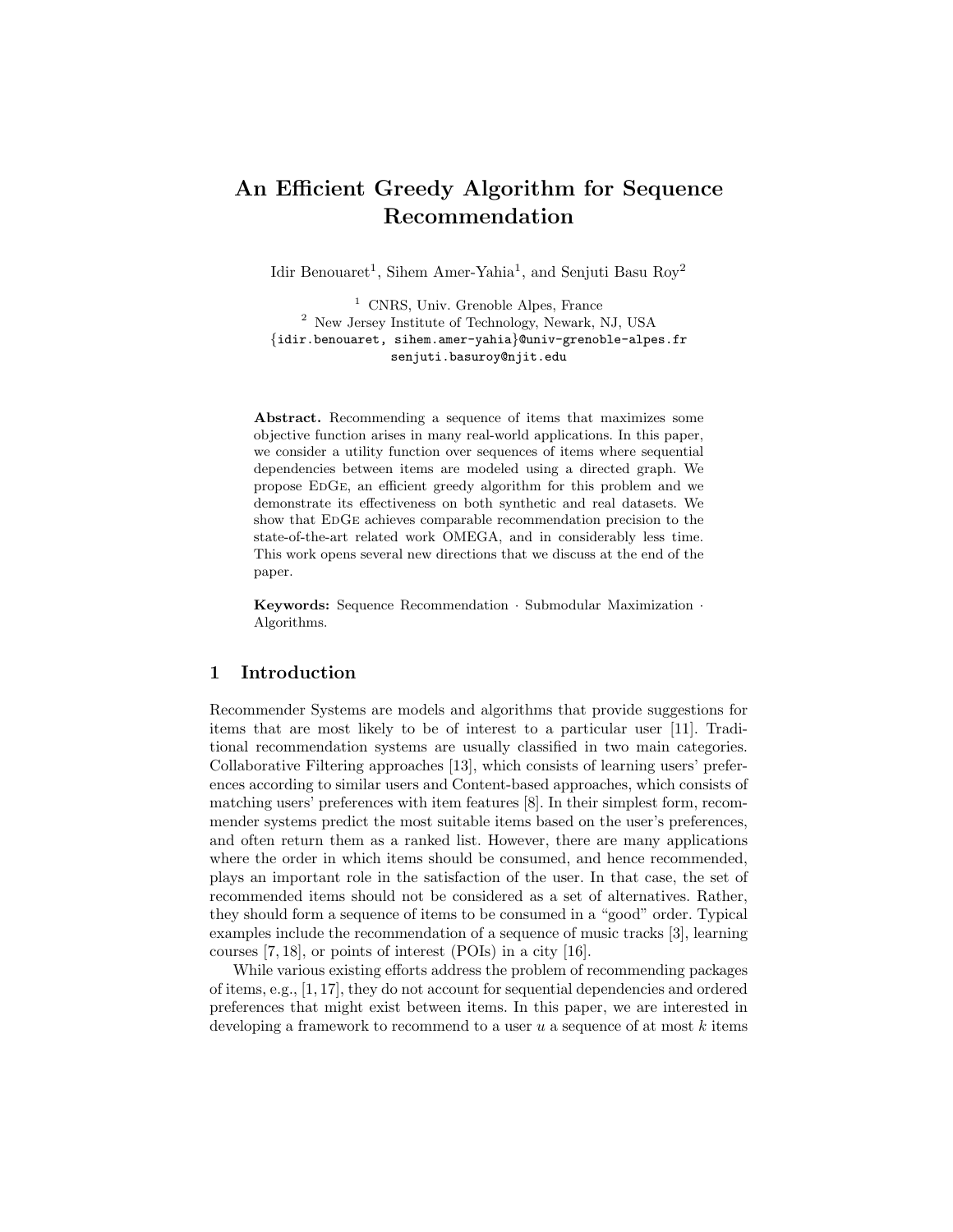that maximizes a given utility function  $f$ . The function  $f$  should capture both the utility of selecting  $k$  items individually, and the utility of providing them in a given order  $\sigma_1 \to \sigma_2, ..., \to \sigma_k$ . For instance, a sequence containing a museum visit followed by sauna visit could have a higher utility than the inverse sequence. When dealing with sequences of items, the search space becomes exponential in the length of the recommended sequences. Submodular set functions constitute a category of widely used utility functions in recommender systems [5]. Such functions have been used to solve a submodular optimization problem that finds a subset of k items whose aggregated utility is maximized. The greedy algorithm that selects at each step the next item which maximizes a submodular monotone function has been shown to enjoy a  $(1 - e^{-1})$ - approximation guarantee [6]. Recently, Tschiatschek et al. [15] considered the sequence selection problem using an expressive class of utility functions over sequences, which generalizes the class of submodular functions and captures ordered preferences among items. They encoded these ordered preferences in a directed acyclic graph (DAG) over items, where a directed edge between two items models that, in addition to selecting the two items, there is an additional utility when selecting the "tail" item before selecting the "head" item that preserves their order. To the best of our knowledge, [15] is the only work that considers this submodular sequence recommendation problem, we will thus follow their problem formulation. The authors proposed OMEGA, an algorithm that exploits the DAG property of the underlying utility graph. For each set of items, its ordering can be computed by first finding a topological ordering of the graph and then sorting the set of items according to that. At each subsequent step, an edge is selected to maximize the given utility function according to the sequence of items induced by the selected edge at each step. However, the full sorting at each step coupled with computing the topological ordering of the graph leads to a high computational runtime. For example, selecting a sequence of 10 over 1000 items takes about 4 minutes in our settings.

In this paper, we propose EDGE, an Edge-based Greedy sequence recommendation algorithm that extends the classical greedy algorithm proposed in [6], but instead of selecting at each step the item (node) with a maximum gain, it selects the next valid edge with a maximum gain according to the edges that are selected so far. EDGE takes as input a directed graph of items and a submodular monotone function, and returns a sequence of length at most  $k$ . EDGE greatly improves the complexity of OMEGA [15]. The worst-case computational complexity of EDGE is  $\mathcal{O}(m \cdot k)$ , where m is the number of edges in the graph and k is the length of the recommended sequence.

Our experiments on both synthetic and real datasets verify the performance of EdGe in terms of response time and recommendation precision.

## 2 Problem Formulation

We now formally define the problem of recommending a sequence of items following the formulation in [15]. Let  $V = \{v_1, v_2, ..., v_n\}$  be the set of *n* items that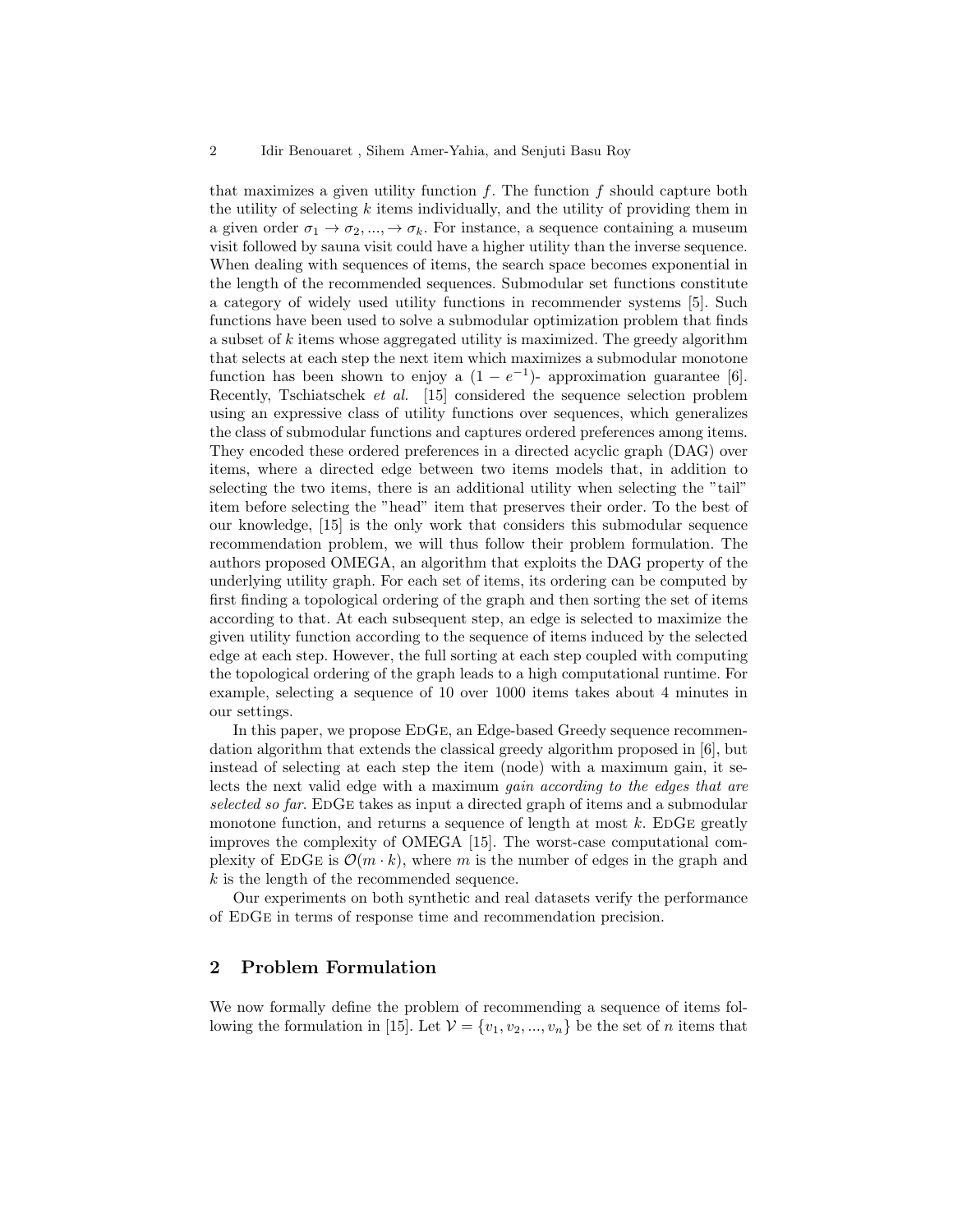are available for recommendation. Our goal is to provide a user  $u$  with a sequence recommendation of length at most  $k$ , from the set of possible items, where the order in which items are recommended is important. Let  $\Sigma = \{(\sigma_1, \sigma_2, ..., \sigma_k) | k \leq \sigma_k\}$  $n, \sigma_1, \sigma_2, ..., \sigma_k \in V$ ,  $\forall i, j \in [k] : i \neq j \Rightarrow \sigma_i \neq \sigma_j$  be the set of all possible sequences of items without repetitions, that can be selected from the set of items V. We denote by  $|\sigma|$  the length of the sequence  $\sigma \in \Sigma$ , and for two sequences  $\sigma, \pi \in \Sigma$ , let  $\sigma \oplus \pi$  be their concatenation.

Ordered preferences are modeled using a set of edges  $\mathcal{E}$ , which represents that there is a utility when selecting items in a certain order, as it is illustrated in Figure 1.



Fig. 1. An example of sequential dependencies between three *Harry potter* movies represented by a directed graph. Intuitively the order of watching these movies affects the satisfaction of the user. For example, watching Harry Potter and the Chamber of Secrets before watching Harry Potter and the Prisoner of Azkaban has a higher utility than watching them in the opposite order. Self-loops represent the utility of recommending an item individually.

More formally, an edge  $e_{ij}$  models the utility of selecting item  $v_j$  after item  $v_i$ . A self-loop edge  $e_{ii}$  models the utility of selecting item  $v_i$  individually. Hence, our model takes as input a directed graph  $\mathcal{G} = (\mathcal{V}, \mathcal{E})$  whose nodes correspond to the set of items and whose edges correspond to the utilities of selecting items in a certain order. We define the utility function f for a sequence  $\sigma$ :

$$
f(\sigma) = h(\text{edges}(\sigma))\tag{1}
$$

where  $h(.)$  is a set-valued function and the function  $edges(\sigma)$  maps the sequence of items  $\sigma$  to a set of induced edges according to the graph  $\mathcal{G}$ . More formally  $edges(\sigma) = \bigcup_{j \in [|\sigma|]} \{(\sigma_i, \sigma_j) | (\sigma_i, \sigma_j) \in \mathcal{E}, i \leq j\}.$ 

We assume that  $h(E)$  is a non-negative monotone submodular set function over the edges  $\mathcal{E}$ , i.e,  $h: 2^{\mathcal{E}} \to \mathbb{R}^{+*}$ . Intuitively, submodularity describes the set of functions that satisfy a diminishing returns property. This property guarantees that the marginal gain of an edge  $e \in \mathcal{E}$  is greater in the context of some set of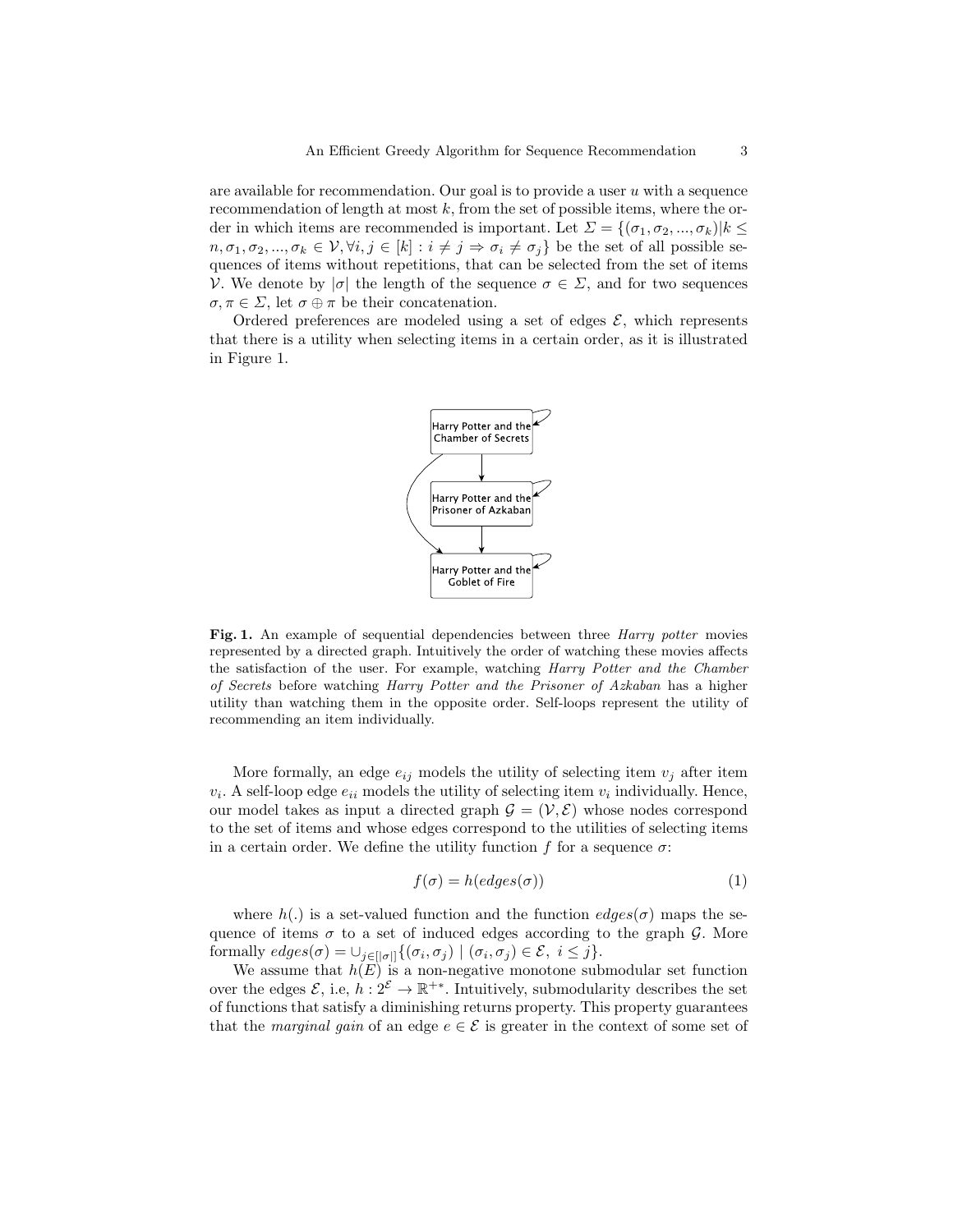edges A compared to a larger set of edges  $B \supseteq A$ . formally  $h(A \cup \{e\} - h(A)) \geq$  $h(B\cup \{e\}) - h(B)$  for all sets  $A, B$  s.t.  $A \subseteq B \subseteq \mathcal{E}\backslash\{e\}$ . Particularly, in our experiments (Section 4), we use a probabilistic coverage function. Intuitively, the utility of a set of edges  $E$  is large if the nodes  $nodes(E)$  are well covered.

$$
h(E) = \sum_{j \in nodes(E)} [1 - \prod_{(i,j) \in E} (1 - w_{i,j})]
$$
 (2)

where  $w_{i,j}$  is the utility associated with edge  $(i, j)$  and  $nodes(E)$  is the set of items that are induced by the set of edges  $E$ .

Our recommendation task is to select a sequence  $\sigma$  of at most k unique items that will maximize  $f$ . This can be formalized as the following maximization problem:

$$
max_{\sigma \in \Sigma, |\sigma| \le k} f(\sigma) \tag{3}
$$

The search space for optimal solutions is exponentially larger for sequences in terms of k. In particular, there are  $\binom{|V|}{k}$  subsets of items of size k but  $k! \binom{|V|}{k}$ sequences of items of length  $k$ .

## 3 The EdGe Algorithm

In this paper, we develop EDGE, an Edge-based Greedy sequence recommendation algorithm, which takes as input a directed graph and outputs a sequence of at most k items. EDGE essentially extends the classical greedy algorithm proposed in [6], but instead of selecting at each step the item (node) with a maximum gain, it selects the next valid edge with a maximum *gain according to* the edges that are selected so far. More formally, we select at each step the edge e with the maximal obtained gain, i.e. the edge e maximizing  $h(edges(\sigma) \cup e)$ , according to the sequence of items  $\sigma$  that is selected so far.

EDGE (pseudo-code in Algorithm 1), takes as input a directed graph  $\mathcal{G} =$  $(V, \mathcal{E})$ , a maximum length k of the sequence to be recommended, a submodular monotone function  $h(.)$  over the set of edges  $\mathcal{E}$ . EDGE outputs a sequence of items of length at most k. EDGE starts with the empty sequence  $\sigma$  (line 1). At each step, it computes the set of valid edges  $C$  (line 3). An edge  $e$  is said to be valid if it preserves the order of the recommended sequence so far, i.e., its endpoint node is not already in the sequence  $\sigma$ , which preserves the order of the corresponding sequence according to the topological ordering of the graph G, and if adding the items induced by this edge to the actual sequence does not violate the maximum cardinality  $k$ . If the set C is not empty, EDGE selects the edge  $e_{ij}$  with the maximum gain (line 6). Note that the computation of  $h()$  is incremental. It is not recomputed from scratch at every iteration. If the selected edge is a self-loop, EDGE appends a single node  $v_i$  to the sequence  $\sigma$ , if the start point of the selected edge is already in the sequence  $\sigma$ , it also appends the single node  $v_j$  (line 7,8). Finally, if the selected edge  $e_{ij}$  induces two different items i and j and item i does not appear in the sequence  $\sigma$ , it appends node  $v_i$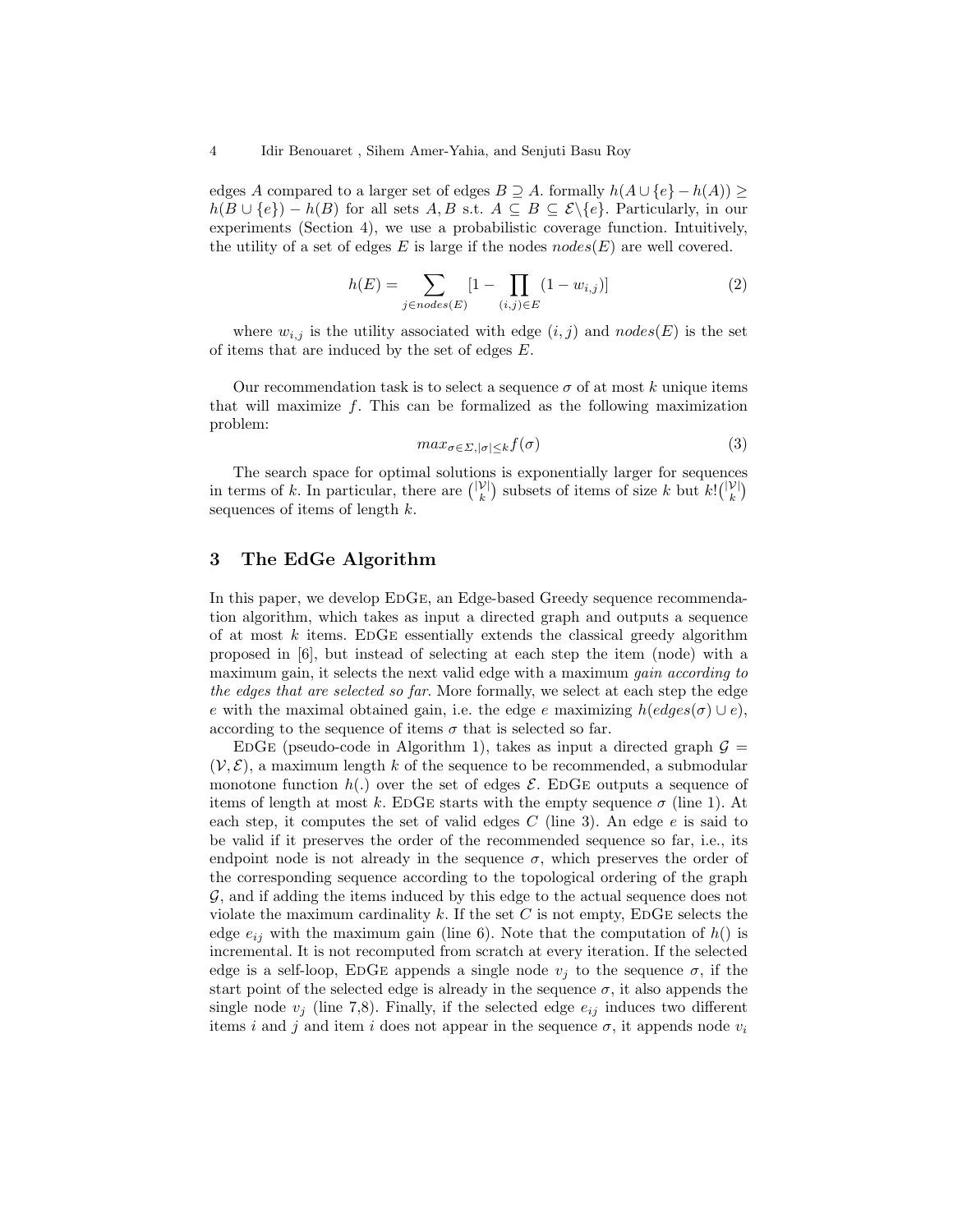followed by node  $v_j$  to the sequence  $\sigma$  (line 10). The algorithm stops when it is not possible to select any further edge to grow the sequence  $\sigma$  (line 4).

Our algorithm does not need full sorting at each step compared to OMEGA [15]. It does a pseudo-sort while computing the set of valid edges and grows the set of selected edges, i.e., it discards all edges whose endpoints nodes are already in the selected sequence so far, to ensure that the recommended sequences will always be sorted according to the topological ordering of the graph.

| Algorithm 1: EDGE-BASED GREEDY SEQUENCE ALGORITHM (EDGE)                                                             |  |  |  |  |  |  |
|----------------------------------------------------------------------------------------------------------------------|--|--|--|--|--|--|
| <b>Input:</b> a directed graph $\mathcal{G} = (\mathcal{V}, \mathcal{E})$ , a maximum length of the sequence k, a    |  |  |  |  |  |  |
| submodular monotone function $h(.)$ over the set of edges $\mathcal E$                                               |  |  |  |  |  |  |
| <b>Output:</b> Recommended sequence with cardinality at most $k$                                                     |  |  |  |  |  |  |
| $1 \sigma \leftarrow \emptyset$                                                                                      |  |  |  |  |  |  |
| 2 while $ \sigma  \leq k$ do                                                                                         |  |  |  |  |  |  |
| $C \leftarrow \{e_{ij} \in \mathcal{E} ,  nodes(edges(\sigma) \cup e_{ij})  \leq k \ \& \ v_i \notin \sigma \}$<br>3 |  |  |  |  |  |  |
| if $C = \emptyset$ then<br>$\overline{\bf{4}}$                                                                       |  |  |  |  |  |  |
| break<br>5                                                                                                           |  |  |  |  |  |  |
| $e_{ij} \leftarrow argmax_{e \in C} \ h(edges(\sigma) \cup e)$<br>6                                                  |  |  |  |  |  |  |
| if $(i = j) \vee (v_i \in \sigma)$ then<br>$\overline{7}$                                                            |  |  |  |  |  |  |
| $\sigma \leftarrow \sigma \oplus v_j$<br>8                                                                           |  |  |  |  |  |  |
| else<br>9                                                                                                            |  |  |  |  |  |  |
| $\sigma \leftarrow \sigma \oplus (v_i \oplus v_j)$<br>10                                                             |  |  |  |  |  |  |
| return $\sigma$<br>11                                                                                                |  |  |  |  |  |  |

#### 3.1 Comparison with OMEGA Algorithm

In previous work on recommending item sequences [15], an algorithm (OMEGA) was proposed. OMEGA iteratively and greedily extends a set of edges E with the corresponding sequence of items  $\sigma$ . The algorithm is based on the assumption that the graph  $G$  is a DAG (directed acyclic graph). At each step, OMEGA selects an edge and reorders the sequence of items induced by the edges selected so far according to the topological ordering of the  $DAG$  graph  $\mathcal{G}$ . OMEGA has a runtime complexity of  $\mathcal{O}(m+n+k\Delta m(k \cdot log(k)))$ . Where m is the number of edges in the graph, *n* the number of nodes and  $\Delta = min(\Delta_{in}, \Delta_{out})$ , where  $\Delta_{in}$ ,  $\Delta_{out}$  are the indegree and outdegree of the graph. The first term  $(n+m)$  is the runtime complexity for computing a topological sort of the graph. In the second term,  $k\Delta$  results from the fact that for a sequence of length k, the algorithm can select at most  $k\Delta$  edges, and the factor  $k \cdot log(k)$  is the complexity for sorting the sequence according to the topological ordering induced by the graph.

The bottleneck of the OMEGA algorithm is that at each step where an edge is selected to greedily extend the set of edges and the corresponding set of items , the algorithm requires a full reordering of the corresponding items that are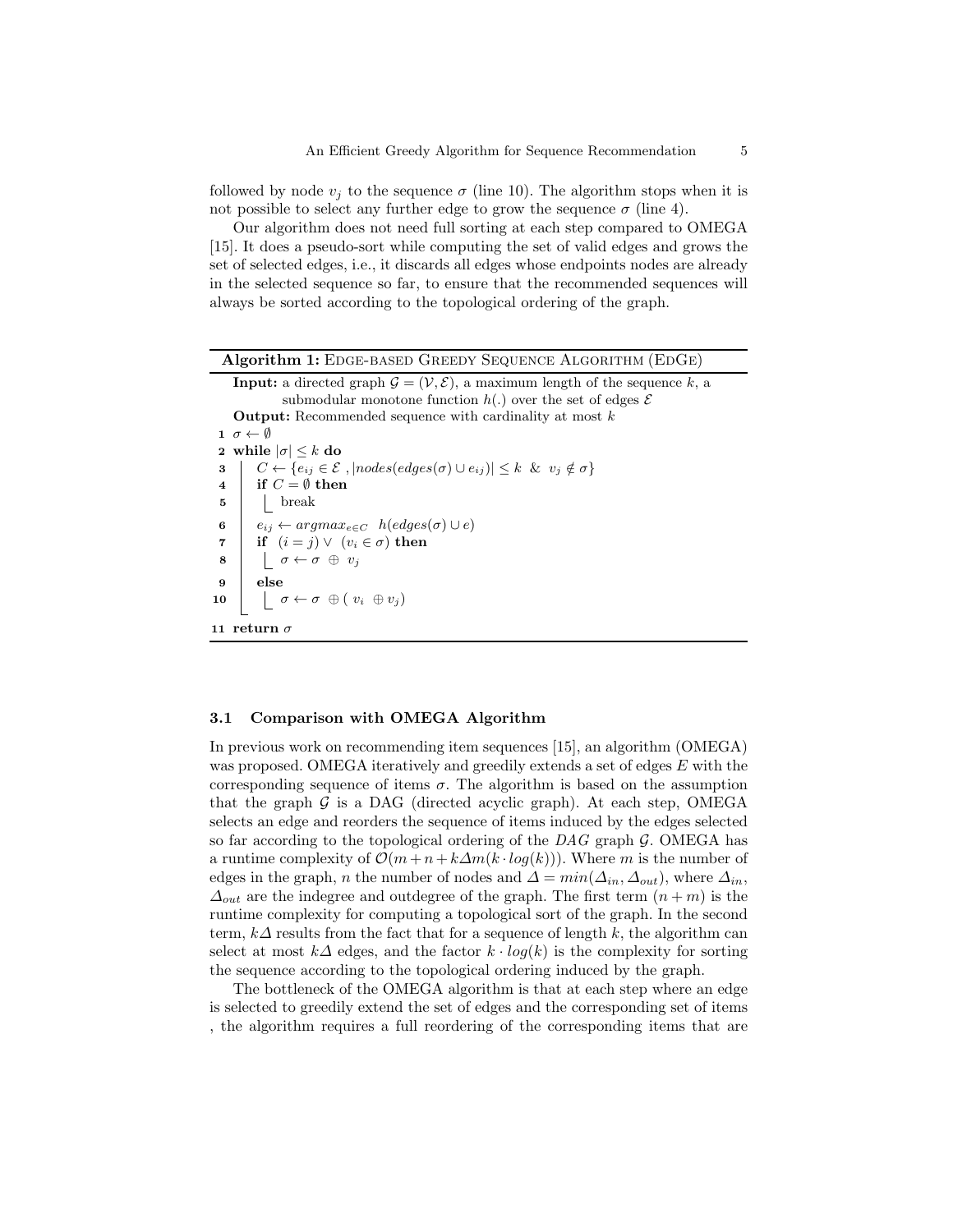induced by all the selected edges so far according to the topological ordering of the input graph.

Our EdGe algorithm builds on the same approach of greedily selecting and extending a set of edges and the corresponding sequence of items. But without the requirement of reordering the sequence at each step. Instead, our approach considers only those candidate edges that are not violating the ordering of the greedily selected sequence. At each iteration, we heuristically discard all edges having their endpoints nodes in the selected sequence so far. This process insures that the final recommended sequence will always be sorted according to the topological ordering of the graph. Furthermore, our EDGE algorithm has the advantage that it does not require the graph  $G$  to be a DAG, as it does not compute an ordering of the graph. This may be beneficial if we consider application scenarios where it is possible to recommend the same item multiple times in the sequence.

#### 3.2 Runtime Complexity

The computational complexity of EDGE is  $\mathcal{O}(m \cdot k)$ , where m is the number of edges in the graph and  $k$  is the maximum length of the recommended sequence. Indeed, selecting the set of valid edges  $C$  and retrieving the edge with the maximum gain requires at worse to loop through all the m edges in the graph. This has to be done at most  $k$  times since  $k$  is the maximum length of the recommended sequence. This complexity is better than OMEGA's [15] whose computational complexity is  $\mathcal{O}(m + n + k\Delta m(k \cdot log(k))).$ 

## 4 Experiments

We run experiments on synthetic and real datasets to study the performance of EdGe in terms of response time, achieved value of the objective function and recommendation precision. Our implementation is in Python 3.7.0 and is running on a 2.7 GHz Intel Core i7 machine with a 16 GB main memory, running OS X 10.13.6.

| Description       | Parameter        | Values                                      |
|-------------------|------------------|---------------------------------------------|
| Number of nodes   | $\boldsymbol{n}$ | $\vert 10, 50, 1000, 5000, 10000 \vert$     |
| Maximum outdegree | $\Delta_{out}$   | $\vert 1, 2, 3, 4, 5, 6, 7, 8, 9, 10 \vert$ |
| Sequence length   | k <sub>i</sub>   | 1, 5, 10, 25, 50, 75, 100                   |

Table 1. Experimental parameters (default values in bold)

#### 4.1 Synthetic Datasets

For this experiment, we follow the same setting as in [15]. We create the input graph G as follows: let A be the adjacency matrix of G, i.e.  $A_{ij} = 1$  if there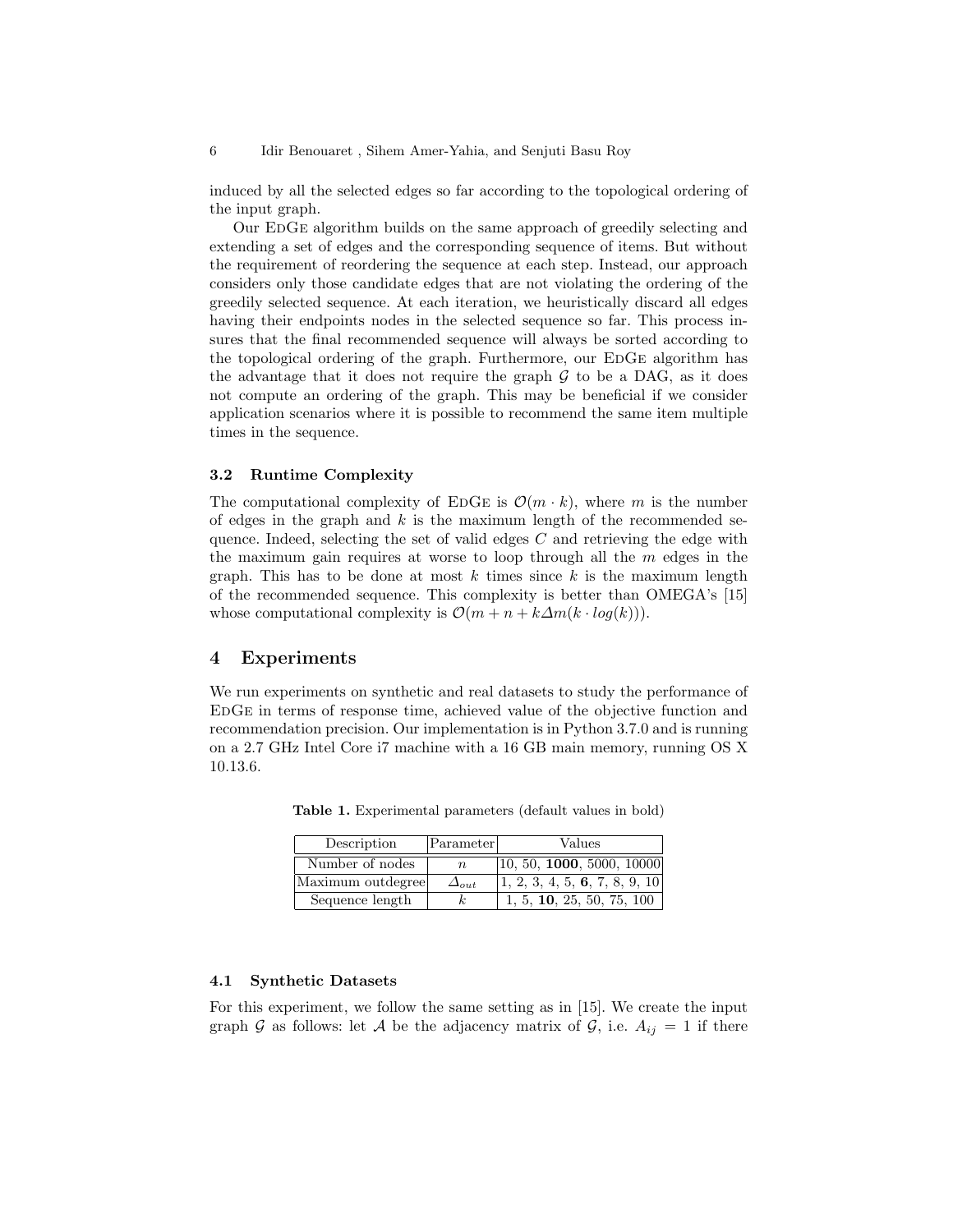

Fig. 4. varying number of nodes  $n$ 

exists an edge from item i to item j. For every  $i \in [n]$  we select a subset of size  $min(\Delta_{out}, n - i)$  uniformly at random from  $[i + 1, n]$  and set the corresponding entries of the matrix  $A$  to 1. This construction process of the graph  $G$  ensures a desired maximum outdegree  $\Delta_{out}$ . It also guarantees that the input graph is a DAG which lets us compare EDGE with OMEGA [15]. We assign every edge of  $G$  a utility value that is independently drawn from a uniform distribution in  $U(0, 1)$ . We then use those utilities to define the submodular function  $h(.)$  as follows:

$$
h(E) = \sum_{j \in nodes(E)} [1 - \prod_{(i,j) \in E} (1 - w_{i,j})]
$$
(4)

where  $w_{i,j}$  is the utility associated with edge  $(i, j)$  and  $nodes(E)$  is the set of items that are induced by the set of edges  $E$ .

In the following, we report the values of the objective function for solutions computed by EDGE and by OMEGA. We also use as a baseline a random selection of  $k$  items. In each setting, we compare the objective values for different possible combinations of the parameters:  $k$  (sequence length),  $n$  (number of nodes) and  $\Delta_{out}$  (maximum outdegree). Table 1 summarizes those parameters.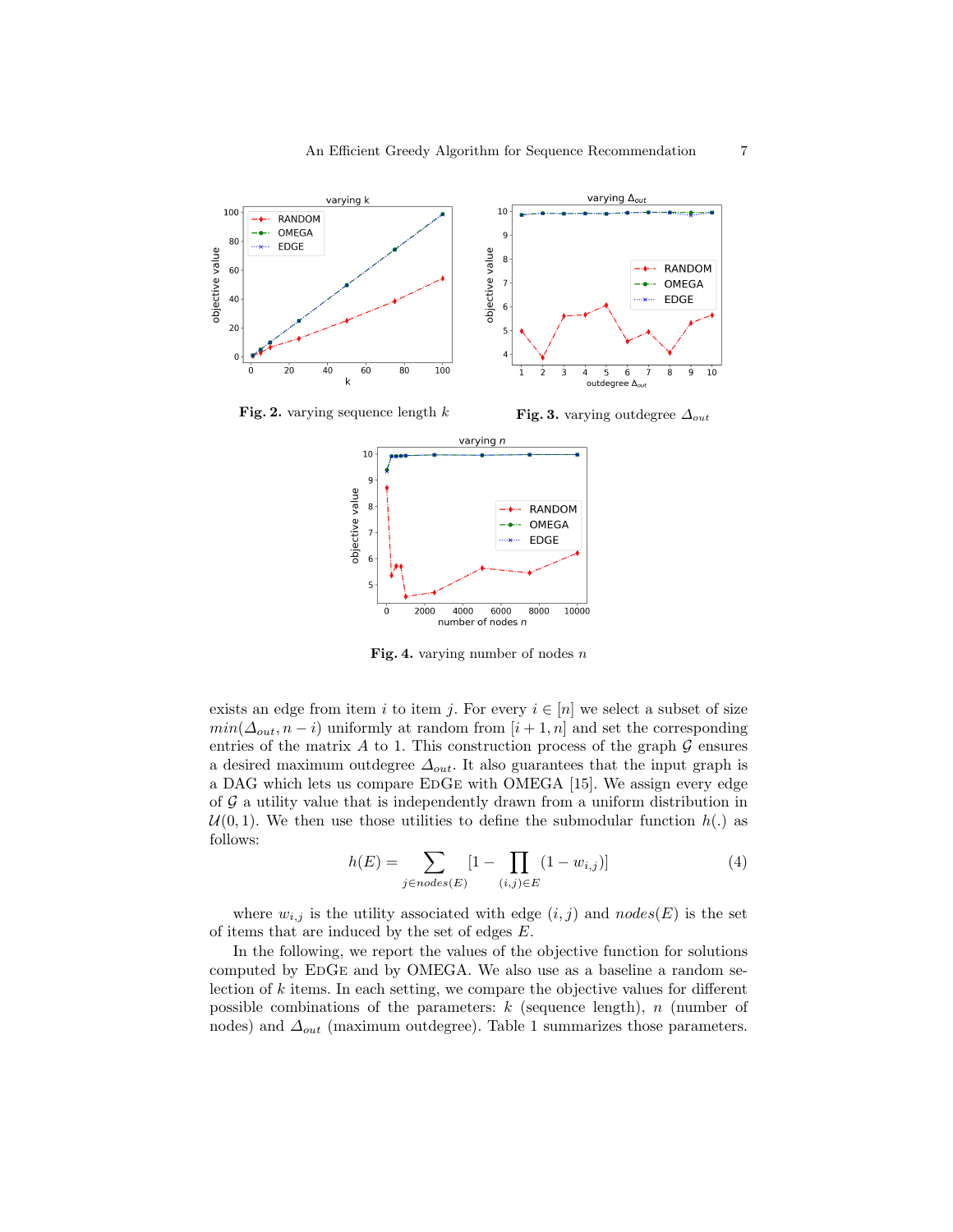

Fig. 7. varying number of nodes  $n$ 

In each run, we vary one parameter and set the others to their default values which are written in bold.

Results are shown in Figures 2, 3 and 4. For varying the length sequence k, the maximum outdegree  $\Delta_{out}$  and the number of nodes n, we can observe that EDGE performs very closely to OMEGA according to the achieved value of the objective function  $f$ , while being much faster. Results on runtime according to each setting are reported in Figures  $5, 6$  and  $7$ . We notice that EDGE runs approximatively 3 times faster than OMEGA when  $k = 100$ , and 4 times faster when  $n = 10,000$ 

### 4.2 Real Datasets

Datasets and Setup We use two real datasets in our experiments: Movielens  $1M<sup>3</sup>$  and a dataset extracted from *Foursquare* [19]. The *Movielens* 1M dataset contains 1, 000, 209 ratings of 6, 040 users for 3, 706 movies. Every rating takes a value in  $\{1, ..., 5\}$  and has a timestamp associated with it. For the *Foursquare* 

<sup>3</sup> http://grouplens.org/datasets/movielens/1m/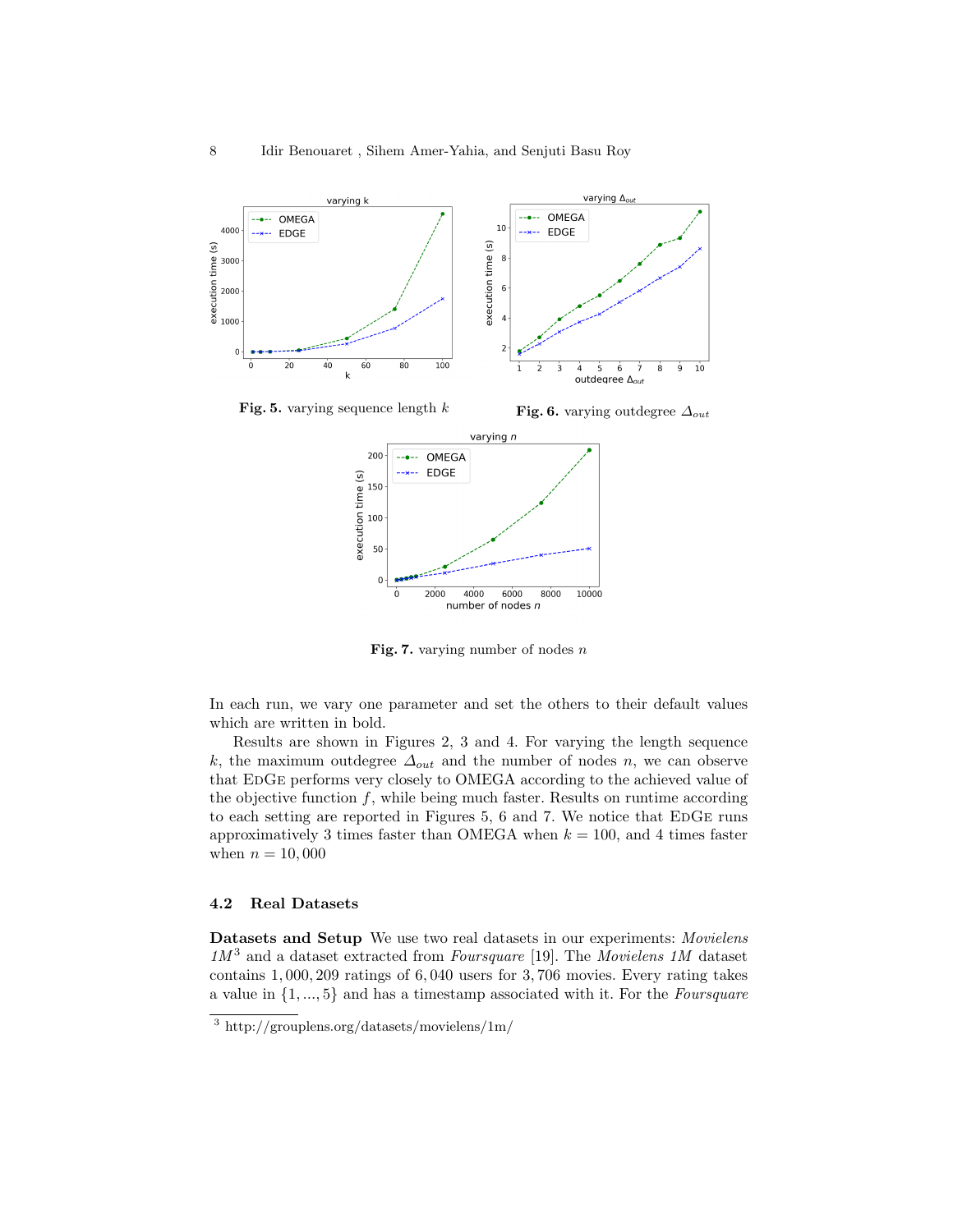dataset, in order to make our setup realistic, we choose POIs from a single city: "New York". We excluded POIs that were visited by fewer than 20 users, and excluded users that visited less than 20 POIs. We end up with a dataset having 840 users and 4,750 POIs. Each POI is associated to a category, including restaurants, bars, parks, etc.

In this experiment, for both datasets, we seek to predict the sequence of items consumed by single users. i.e., sequences of rated movies in the case of Movielens and sequence of visited POIs in the case of Foursquare. In line with the conducted experiments for OMEGA [15], the input data is viewed as a set of sequences, one per user. We used the provided timestamps to create per-user sequences. The data is randomly split into training  $\mathcal{D}_{Train}$  and testing  $\mathcal{D}_{Test}$ where  $|\mathcal{D}_{Test}| = 500$  for *Movielens* and  $|\mathcal{D}_{Test}| = 200$  for *Foursquare*. In both cases, we use randomly selected users for our tests. Our task is to recommend a sequence of items to a test user not present in the training data given a few past consumed items of that user. Formally, for a test user u let  $\sigma = (\sigma_1, \sigma_2, ..., \sigma_m)$  be the sequence of items consumed by the user  $u$ . Then, given the first half of these items, i.e.  $\sigma^{previous} = (\sigma_1, \sigma_2, ..., \sigma_l)$ , where  $l = \frac{m}{2}$ , our goal is to make predictions about which other items the user consumed later, i.e.  $\sigma^{left} = (\sigma_{l+1}, \sigma_{l+2}, ..., \sigma_m)$ .

Given the length  $k$  of the recommended sequence for each user in the training set,  $Prec@k$  is the number of correct prediction at k averaged over the test set:

$$
Prec@k = \frac{1}{k.|\mathcal{D}_{Test}|} \cdot \sum_{\sigma \in \mathcal{D}_{Test}} |nodes(\sigma^{left}) \cap P_k(\sigma^{previous})|
$$
 (5)

where,  $P_k(\sigma^{previous})$  is the predicted sequence of items.

Baseline For both datasets, we compare the results of EDGE to OMEGA [15]. For a fair comparison, we conduct the experiments using the same input graph model that is shown in Figure 8. In this graph, solid nodes represent the items in  $\sigma^{previous} = (\sigma_1, \sigma_2, ..., \sigma_l)$ , empty nodes represent the candidate items. We model the dependencies between the last z items in  $\sigma^{previous}$  and the items that can be selected, where  $z = \{1, 2, 5\}$  (for example,  $z = 2$  means that the 2 last items in  $\sigma^{previous}$  are considered). Note that, the input graph is test instance dependent, i.e., we construct one graph per test user.

The value associated with an edge linking item i to item j noted as  $p_{j|i}$  is estimated as the conditional probability that a user consumes  $j$  given that she has consumed i before. These conditional probabilities are estimated using the training data. The value associated with every self-loop edge  $(i, i)$  corresponds to the empirical frequency  $p_i$  of item i (which is also conveniently noted as  $p_{i|i}$ ). These conditional probabilities are then used for estimating the utility function:

$$
h(E) = \sum_{j \in nodes(E)} \left[ 1 - \prod_{(i,j) \in E} (1 - p_{j|i}) \right]
$$
 (6)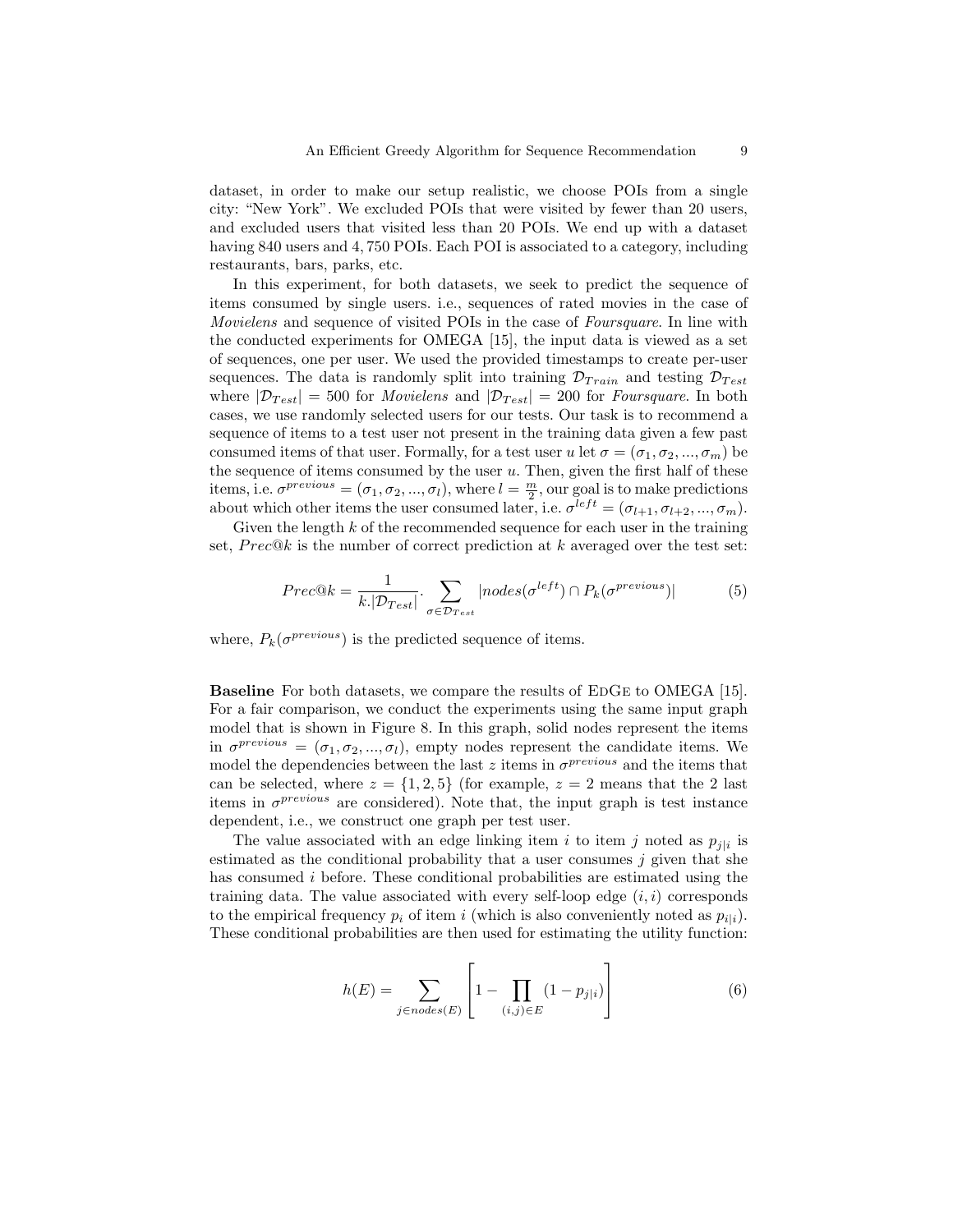

**Fig. 8.** Input graph [15]. Solid nodes represent the items in  $\sigma^{previous} = (\sigma_1, \sigma_2, ..., \sigma_l)$ , empty nodes represent the items that can be recommended.

| $z=1$                                                      |                                       | $z=2$ |                                       | $z=5$            |        |
|------------------------------------------------------------|---------------------------------------|-------|---------------------------------------|------------------|--------|
| OMEGA  <b>EdGe</b>  OMEGA  <b>EdGe</b>  OMEGA  <b>EdGe</b> |                                       |       |                                       |                  |        |
| $ k=1 0.346$                                               | 0.346                                 | 0.37  | 0.37                                  | 0.38             | 0.38   |
| $ k=2 0.331 $                                              | $\vert 0.331 \vert \vert 0.359 \vert$ |       | $\vert 0.349 \vert \vert 0.374 \vert$ |                  | 0.345  |
| $\vert k=3\vert 0.3166$                                    | 0.3166 0.346                          |       | 0.3406 0.3699                         |                  | 0.3330 |
| $ k=4 0.3045$                                              | 0.3045 0.3385                         |       | 0.327                                 | 0.3665           | 0.324  |
| $ k=5 0.2916$                                              | 0.2916 0.3304                         |       | 0.316                                 | $ 0.3712\rangle$ | 0.314  |

Table 2. MovieLens: OMEGA vs EDGE for Precision  $(Prec@k)$ 

Table 3. Foursquare: OMEGA vs EDGE for Precision  $(Prec@k)$ 

| $z=1$         |                 | $ z=2 $ |                | $z=5$                            |                |
|---------------|-----------------|---------|----------------|----------------------------------|----------------|
|               |                 |         |                | OMEGA EdGe OMEGA EdGe OMEGA EdGe |                |
| $k = 110.426$ | $0.426\, 0.513$ |         | 0.513 0.70     |                                  | $ 0.70\rangle$ |
| $k=2 0.42 $   | $0.416\, 0.518$ |         | 0.49           | 0.683                            | 0.678          |
| $k=3 0.404$   | $0.398\, 0.496$ |         | 0.47410.688    |                                  | 0.667          |
| $ k=4 0.382$  | 0.38            | 0.481   | $0.472$ 0.665  |                                  | 0.658          |
| $ k=5 0.372$  | 0.37            | 0.478   | $ 0.47\rangle$ | 0.641                            | 0.637          |

Table 4. MovileLens: OMEGA vs EDGE (average runtime in milliseconds)

|                | $z=1$                   |               | $z=2$   |               | $z=5$                                                      |         |
|----------------|-------------------------|---------------|---------|---------------|------------------------------------------------------------|---------|
|                |                         |               |         |               | OMEGA  <b>EdGe</b>  OMEGA  <b>EdGe</b>  OMEGA  <b>EdGe</b> |         |
| $\Bbbk=1172.3$ |                         | 55.26         | 106.16  | 79.5          | 207.04                                                     | 151.9   |
|                | $\vert k=2\vert 170.6$  | 116.64 263    |         | 171.74541.32  |                                                            | 334.54  |
|                | $\vert k=3\vert 306.32$ | 192.44 514.04 |         | 284.62 1087.2 |                                                            | 569.24  |
|                | k=4 484.02              | 304.62 836.88 |         | 442.14 1894.6 |                                                            | 861.14  |
|                | $ k=5 729.3 $           | 410.7         | 1240.04 |               | 620.88 3030.26                                             | 1253.44 |

Results Recommendation precision for EDGE and OMEGA is reported in Table 2 for  $MovieLens$  and Table 3 for  $Foursquare$ . We vary  $k$ , the length of the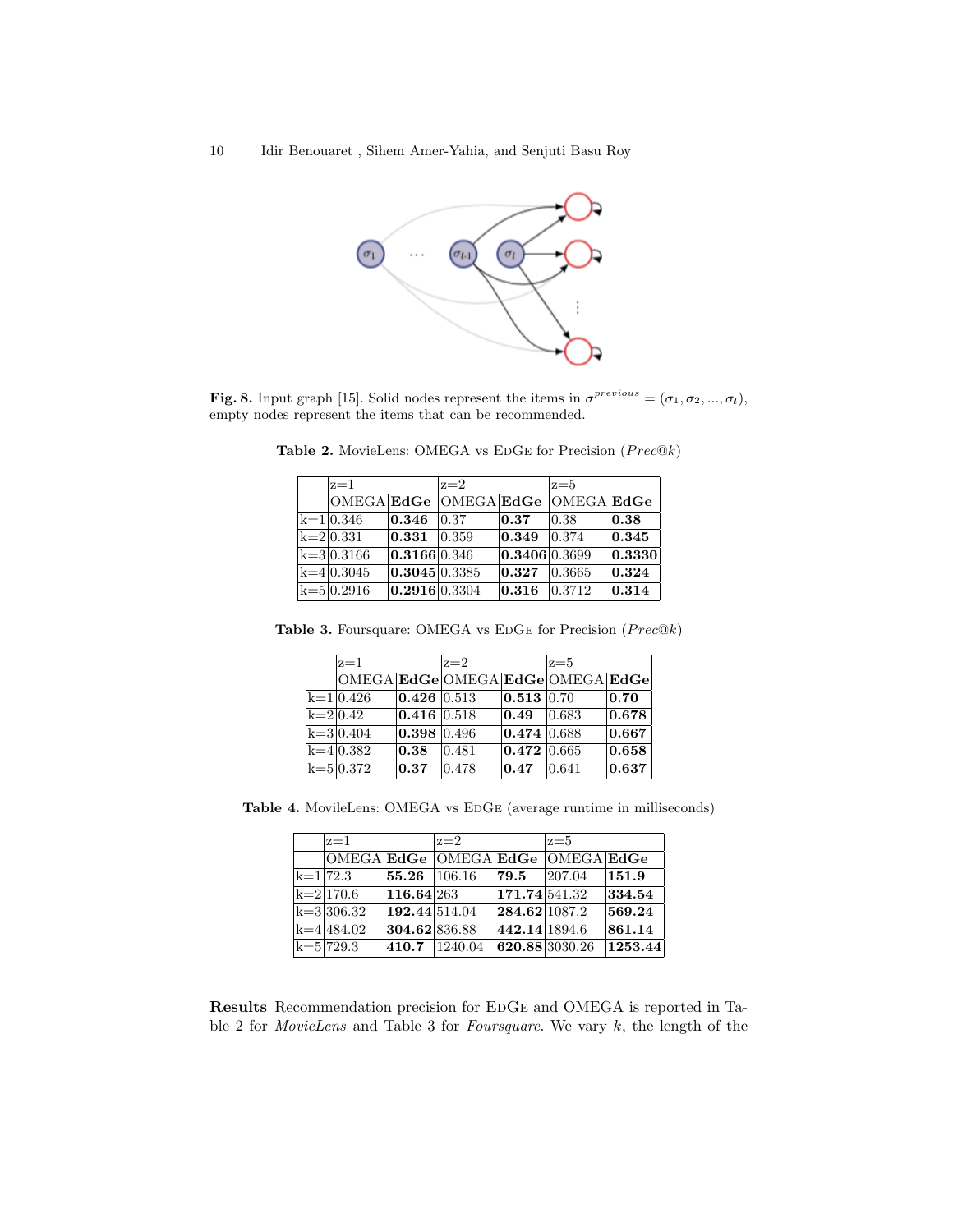|            | $z=1$                            |                | $z=2$   |                | $z=5$          |         |
|------------|----------------------------------|----------------|---------|----------------|----------------|---------|
|            | OMEGA EdGe OMEGA EdGe OMEGA EdGe |                |         |                |                |         |
| $k=1190.9$ |                                  | 56.5           | 133.15  | 79.65          | 258.95         | 147.35  |
|            | $\vert k=2\vert 226.05$          | $115.15$ 356.3 |         | $167.95$ 718.1 |                | 328.15  |
|            | $k=3/417.3$                      | 198.15 699.35  |         |                | 286.35 1454.35 | 579.1   |
| $k = 4677$ |                                  | 294.8          | 1121.75 | 439.2 2474.4   |                | 907.1   |
|            | $ k=5 977.25$                    | 424.9          | 1653.9  |                | 661.45 3778.75 | 1285.55 |

Table 5. Foursquare: OMEGA vs EDGE (average runtime in milliseconds)

predicted sequences and z the length of the user's history considered for constructing the input graph. For both experiments, we observe that EDGE performs very closely to OMEGA and equally for some settings. We also notice that the precision increases with increasing  $z$ , indicating that considering a longer history of user interactions is beneficial. We also observe that EDGE is much faster than OMEGA, especially when increasing the length of the recommended sequences. Results on the average runtime per user are reported in Table 4 for MovieLens and in Table 5 for Foursquare.

## 5 Related Work

In [12], the authors propose an interactive itinerary planning for ranking travel packages. However, in this work the order of visiting POIs is mainly due to the POI visit and transit times induced by the recommended itinerary. The utility of selecting POIs in a certain order is neglected and the system does not take into account ordered preferences. Some existing works address the problem of package recommendations [1, 17]. However, in such works, authors assign a utility for sets of items but not for sequences, i.e., sequential dependencies are neglected. Another research area which deals with the problem of selecting sequences is sequential pattern mining. This problem was introduced by Agrawal and Srikant [14]. Sequential pattern mining is the task of finding all frequent subsequences in a sequence database. Numerous algorithms have been designed to discover sequential patterns in sequence databases, such as FPGrowth [2], Spade [21] and Prefixspan [9]. However, these works do not take into account user preferences and output the same subsequences for every user which leads to a lack of personalization.

Another related research area is next basket recommendation [10, 20] which has gained much attention especially in e-commerce scenarios. Two different approaches were used to tackle this problem, the well-known collaborative filtering (CF) models such as Matrix factorization (MF) [4] which capture user's general interests but have a lack to consider sequential behaviors, and Markov chain models which extract sequential features from the history on users' interactions and then predict next purchase, but have lack to consider general preferences of the user. Rendle et al [10] combined the well-known collaborative filtering (CF) using Matrix factorization (MF) [4] and Markov chain models which ex-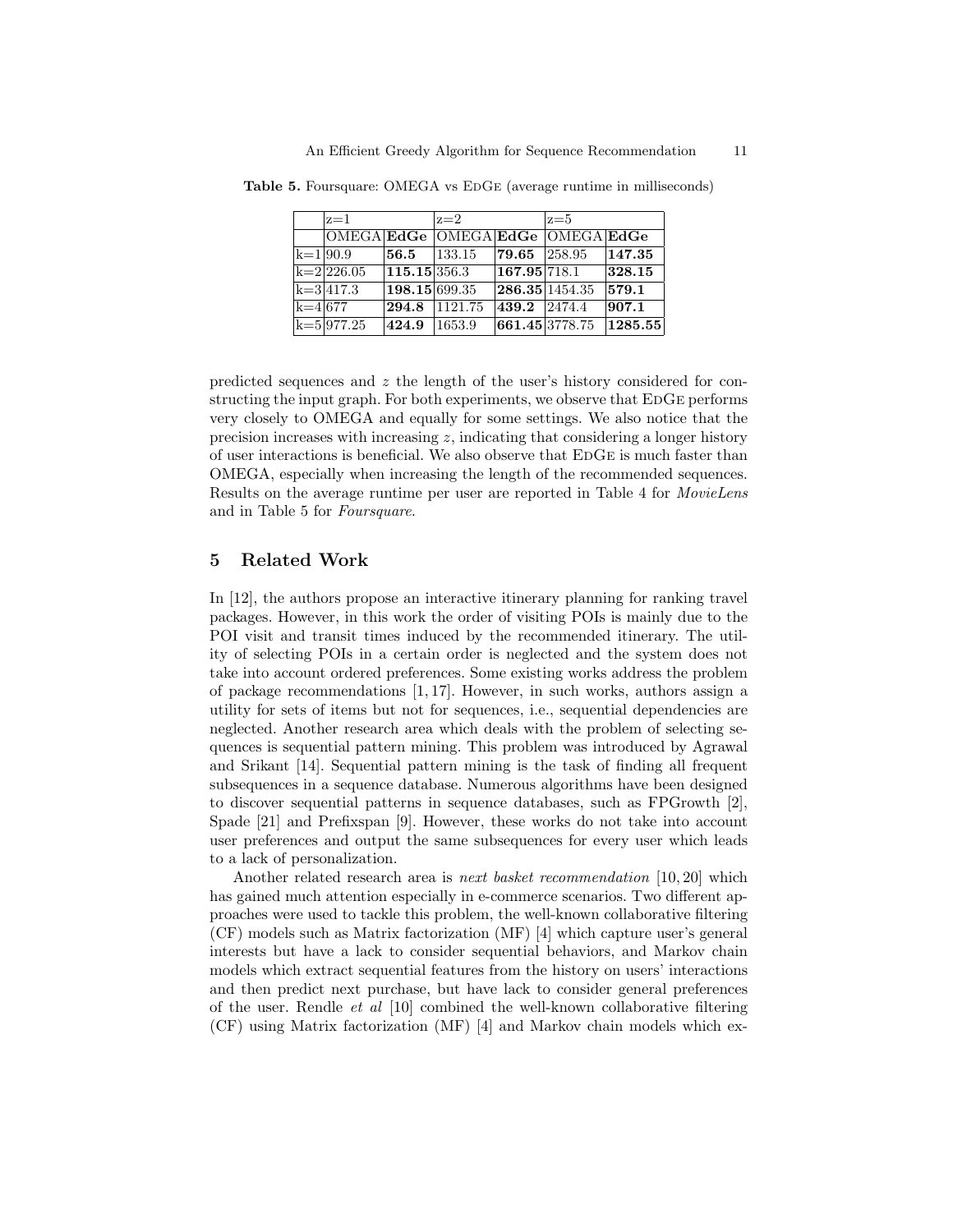#### 12 Idir Benouaret , Sihem Amer-Yahia, and Senjuti Basu Roy

tract sequential features from the history on users' interactions to account for both users' interests and sequential features in order to generate ranking lists. However, these works are different from the one we proposed in this paper. They don't formalize the optimization problem of recommending a sequence of items by modeling the sequential dependencies with a graph data model.

Another related work is the recommendation with prerequisites on items, which was studied in [7]. Authors addressed the problem of recommending the best set of k items when there is an inherent ordering between items expressed as prerequisites. Various prerequisite structures were studied and several heuristic approximation algorithms were developed to solve the problem. However, the problem is formulated as a set recommendation problem rather than a sequential recommendation problem.

Our formalization of sequence recommendation builds on the one proposed recently in [15]. We show that our algorithm, EDGE produces recommendations that are as good and has much better runtime complexity and response time.

## 6 Conclusion

We set out to solve the sequence recommendation problem. We proposed a submodular maximization formulation that is based on marginal edge utility, and developed an efficient greedy algorithm to find the best sequence to recommend. We validated our results on synthetic and real datasets and showed that EDGE, our Edge-based Greedy sequence recommendation algorithm, returns recommendation with high accuracy in little time. This work opens several directions. Our immediate improvement is to study the addition of constraints to the objective function including constraints on the type of items to consider and on the types of transitions between items. Additionally, we would like to examine how to simultaneously recommend sequences to multiple users. We also plan to test our solutions on other real datasets acquired from industry partners.

## References

- 1. Amer-Yahia, S., Bonchi, F., Castillo, C., Feuerstein, E., Mendez-Diaz, I., Zabala, P.: Composite retrieval of diverse and complementary bundles. IEEE Transactions on Knowledge and Data Engineering 26(11), 2662–2675 (2014)
- 2. Han, J., Pei, J., Yin, Y., Mao, R.: Mining frequent patterns without candidate generation: A frequent-pattern tree approach. Data mining and knowledge discovery 8(1), 53–87 (2004)
- 3. Hariri, N., Mobasher, B., Burke, R.: Context-aware music recommendation based on latenttopic sequential patterns. In: Proceedings of the Sixth ACM Conference on Recommender Systems. pp. 131–138. RecSys '12, ACM, New York, NY, USA (2012). https://doi.org/10.1145/2365952.2365979, http://doi.acm.org/10.1145/2365952.2365979
- 4. Koren, Y., Bell, R., Volinsky, C.: Matrix factorization techniques for recommender systems. Computer (8), 30–37 (2009)